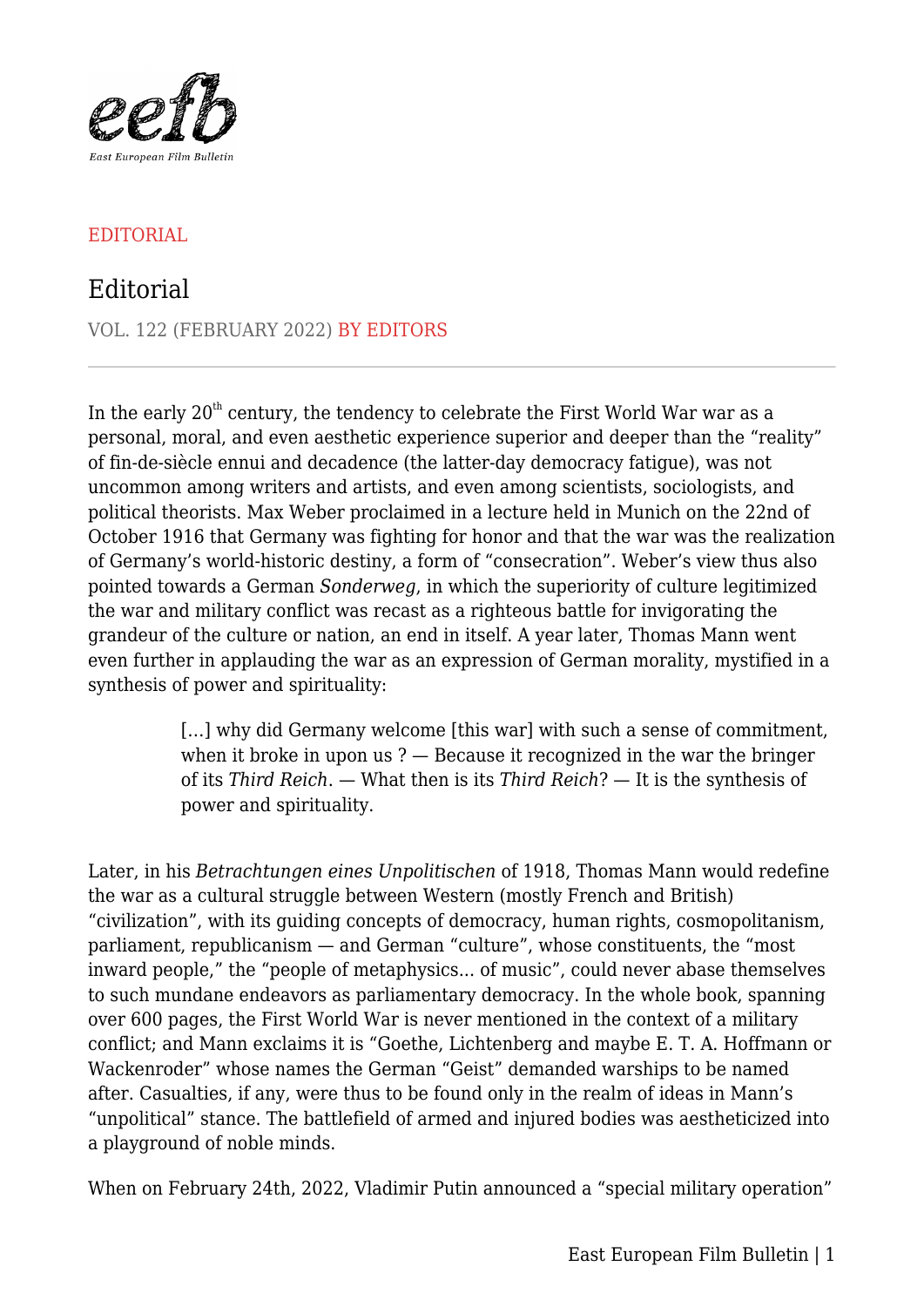in Eastern Ukraine and first explosions were reported in Kyiv, Kharkiv, Odessa, and the Donbas region, citizens all around Europe took to the streets to oppose the war. In Berlin, more than 100,000 people gathered for a peace demonstration on March 13th 2022. A week earlier, 16,000 had gathered at Place de la Bastille in Paris and 5000 protesters were reported to have marched in London. This anti-war sentiment, with the exception of the handful of British volunteers traveling to "the front" (compensation for BREXIT-guilt?), stands in severe contrast to the *Augusterlebnis* — the jubilation in Germany at the outbreak of World War I. Not a state of euphoria but of shock, then, defined these late days of February and early March in 2022, and the shock was particularly pronounced among those who thought that a mere "never again" was enough to confront the evil in the world.

And yet. While the military conflict has been universally condemned and an armed retaliation directly involving NATO members remains unpopular across Western Europe, the euphoria is less inhibited with regards to the sanctions that have been imposed on the Russian economy, sports, science, and on culture. Here, the rhetoric appears to echo that of Thomas Mann, where a "soft" war is being waged on the basis of identity. For the film industry, this has currently translated into calls for cultural sanctions to be imposed on Russia. In an open letter, the director of the Polish Film Institute Radosław Śmigulski [wrote](https://pisf.pl/en/aktualnosci/polish-film-institute-shows-solidarity-for-ukraine-calls-for-cultural-sanctions-on-russia/) that "any support shown for Russia while its armed forces are occupying the territories of independent Ukraine is support for the criminal activities of the occupier". And already cultural institutions are acting on the Ukrainian Film Academy's call to cancel Russian films from being screened at festivals. Tallinn's Black Nights Film Festival in Estonia and the Vilnius International Film Festival in Lithuania were the first to act. Algirdas Ramaska, the director of Vilnius' IFF, likening films to bombs, [said](https://www.deutschlandfunkkultur.de/russische-filme-boykott-filmfestivals-100.html) that "at a time when Russian bombs are killing children, you can't celebrate Russian cinematic art." In the West, Glasgow Film Festival has [dropped](https://www.screendaily.com/features/film-and-tv-sector-scrambles-to-react-to-ukraine-war/5168676.article) *The Execution*, by Lado Kvataniya, whose work has been censored in Russia and who last week posted online about his opposition to both the war and Putin. [Several Hollywood](https://www.nytimes.com/2022/03/04/movies/film-boycott-russia-ukraine.html) [studios,](https://www.nytimes.com/2022/03/04/movies/film-boycott-russia-ukraine.html) including Disney, have stopped releases in Russia, and a Netflix spokeswoman announced on March 4th 2022 that the streaming service had halted all future projects in Russia, including acquisitions.

A similar debate currently befalls the publication of Russian scientists. A number of scientists from Ukraine have issued a call to ban Russian researchers from journals. Olesia Vashchuk, the head of Ukraine's Young Scientists Council at the Ministry of Education and Science, wrote in [two letters dated March 1st](https://www.nature.com/articles/d41586-022-00718-y) that "Russian scientists have no moral right to retransmit any messages to the world scientific community." The letters, to publisher Elsevier and citation database Clarivate, call for Russian journals to be removed from databases and for Russian scientists to be taken off journal editorial boards. Thus far, few journals have followed the call, although Clarivate, which owns the citation database Web of Science, announced on [March 11th](https://clarivate.com/news/clarivate-to-cease-all-commercial-activity-in-russia/) that it would cease all commercial activity in Russia and close its office there.

While sanctions such as cancelling Russian films from festival programs and academic articles from publications may appear harmless, they should not be taken lightly. In a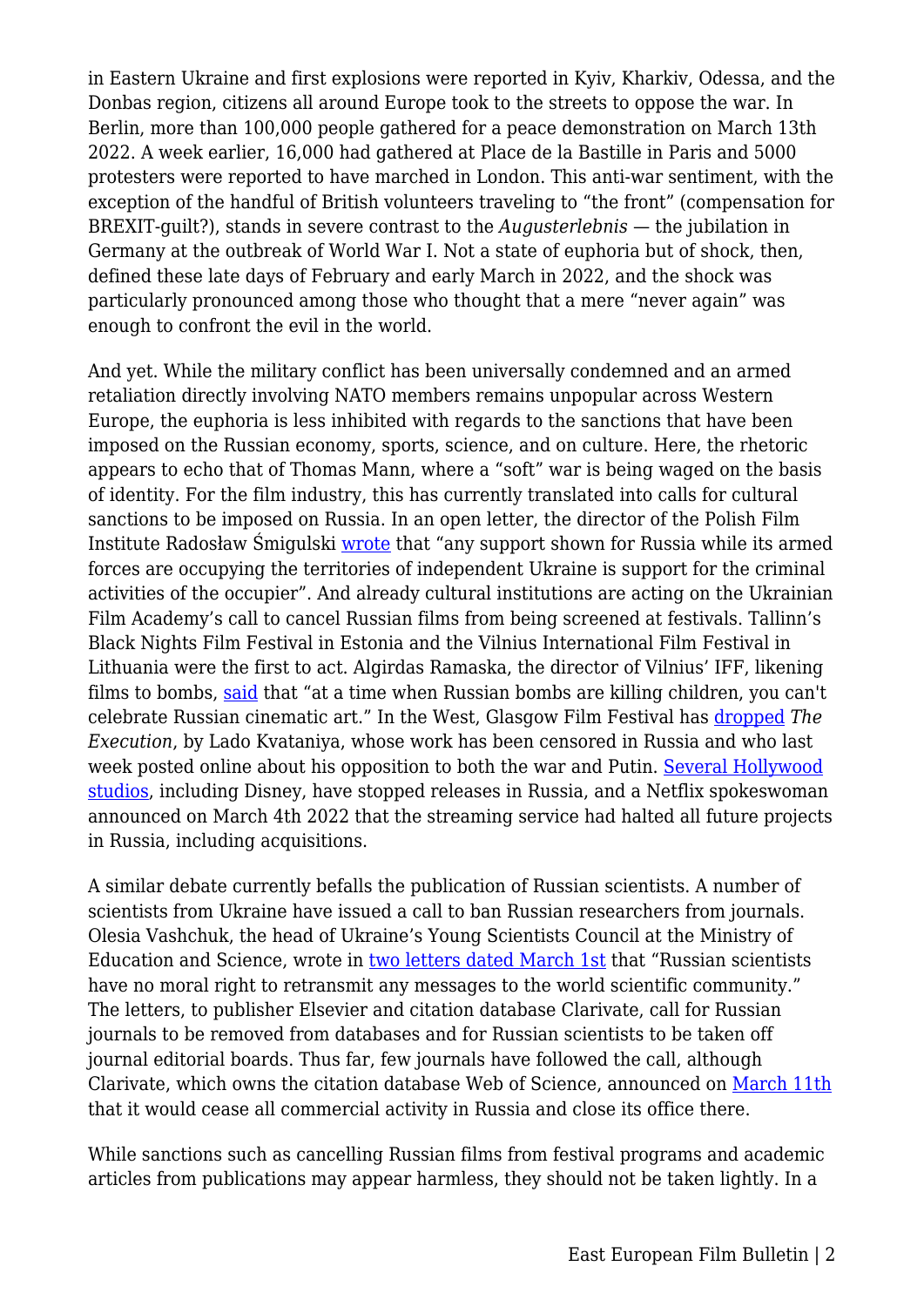climate where associating oneself with Russians inspires suspicion, fear and hatred, it is likely that Russian filmmakers and academics will face indirect consequences of the war even when those sanctions are not made official. As a journal having published articles by Russian academics and about Russian films, we will remain committed to dialogue and will continue to engage with Russian filmmakers, films, and academics. We are not hungry for war, which is why we acknowledge that hurting Russian civil society through sanctions or boycotts is a zero-sum game. We obviously condemn Russia's unprovoked attack on Ukraine. Undoubtedly, the murder and displacement of Ukrainian civilians has to be opposed. However, we also condemn the "civilized" retaliation of unprecedented economic, cultural, and scientific sanctions as they, too, are actions of war. As Raghuram Rajan recently [noted,](https://www.project-syndicate.org/commentary/economic-wmds-and-the-risk-of-deglobalization-by-raghuram-rajan-2022-03) one should not be fooled by the alleged invisibility of economic weapons in particular. While not as immediately visible as bombs, economic sanctions, "if not reversed, [such measures] […] will eventually translate into lower living standards, poorer health and more deaths."

While it is true that Europe's war against Russia has thus far not translated into a conflict involving NATO, the sanctions imposed on Russia are a form of [Carthaginian](https://oll.libertyfund.org/title/keynes-the-economic-consequences-of-the-peace) [peace,](https://oll.libertyfund.org/title/keynes-the-economic-consequences-of-the-peace) a brutal peace intended to crush the losing side. In other words, it is a peace that is no peace at all, but that is recast, much like Thomas Mann saw the First World War, as a battle of ideas rather than bodies. Such a battle of ideas still requires the dehumanization and denigration of the enemy, although in this war the enemy does not wear a uniform but just holds a Russian passport. Like military weapons, scientific, cultural, and economic wars inflict pain indiscriminately, hurting both the culpable and the innocent. In a recent [article](https://www.zeit.de/2022/10/angriff-ukraine-russland-geschichte-tschechien) for the German newspaper *Die Zeit*, the German author Max Biller wrote, "'I hate them [the Russians] all! These eternal secret service sadists as well as the supposedly so poor, simple people,' I said again, 'they are all brutal, sentimental, and they love their leaders even more than the Germans do!'".

Against such indiscriminate and xenophobic views, one could recall Ukrainian filmmaker Sergei Loznitsa [writing](https://variety.com/2022/film/global/sergeui-loznitsa-against-russian-boycott-1235192878/), "what is happening before our eyes right now is awful, but I ask you not to go crazy. We must not judge people by their passports. They can only be judged by their actions. A passport is only due to the chance of birth, while an action is what the human being himself accomplishes." In this "crazy" battle of ideas, it is as awkward to ban Russian movies (what does Eisenstein have to do with this war?) as it is to organize special programs, film series and thematic focuses on Ukrainian films (what does Kira Muratova have to do with this war?). And yet, the cultural commodification of the war is already in full swing, Ukraine-branding being the latest strategy to attract identity-hungry crowds.

Thomas Mann later changed his war-friendly view. Witnessing widespread political breakdown in the Weimar Republic and the rise of Hitler, Thomas Mann is better remembered today for his outspoken critique, in speeches such as *Deutsche Ansprache* or *Deutsche Hörer!*, of the Second World War and of what was later to become the Third Reich as it is remembered today - not Mann's imagined synthesis of power and spirituality, but Nazi Germany. Here, he called the war out for what it was. Had the allies banned Thomas Mann from publishing after the First World War, perhaps he